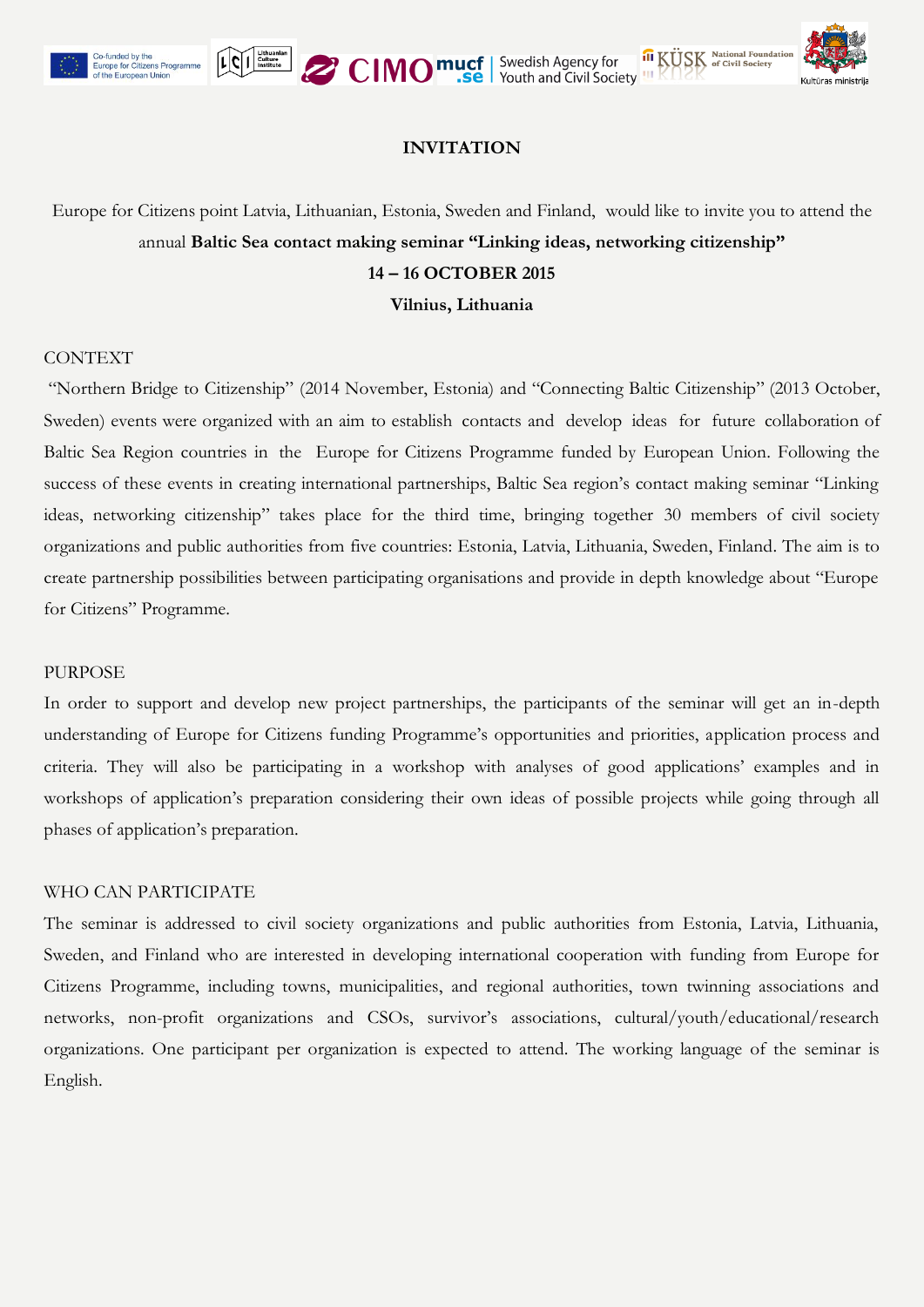



#### SPEAKERS

Representative of **Education, Audiovisual and Culture Executive Agency (EACEA),** Europe for Citizens Programme *(To be announced)*

#### **Marius Ulozas**

Director of *Institute for Policy Research and Analysis*, active in youth policy and youth work development, policy analysis. Expert in democracy, participation issues, education adviser to Council of Europe, European Commission, one of founding experts of Structured dialogue (participation in the decision-making). Marius Ulozas is working as researcher, policy analyst and freelance trainer. He is active in the advocacy field and political analyst in Lithuania. Marius has extensive experience working with Public Relations and Media. Recent years Marius has been working a lot in Eastern Partnership countries supporting youth policy and youth work development, building capacity of ministries and youth NGOs. He was awarded the "Youth ambassador 2005" for active international youth work. Marius contributes in preparing methodological materials for international youth work, writes articles.

#### PARTICIPATION

Check with your local ECP about participation fees and reimbursements.

### **\*The applicants should contact their local Europe for Citizens contact point (contacts below) for possible reimbursement of the expenses.**

#### REGISTRATION

The ones who are interested in participating will have to registrate via **[Google form.](https://docs.google.com/forms/d/1byRjnqHCQBBAOjsQfv66mwTFBdVReLnYpcATyw6hNh8/viewform)**

A selection of participants will be made by every participating country's Europe for Citizens contact point taking into consideration the profiles and interests of the applicants.

#### **Deadline for registration: 20th of September, 2015.**

#### VENUES

**Accommodation:** Hotel "Domus Maria" Aušros vartu str. 12, LT-01303 Vilnius, Lithuania **Seminar:** Hotel Panorama Conference Hall Aeris in Sodu str. 14, Vilnius 3211, Lithuania **Dinner:** La Boheme restaurant Šv.Ignoto g. 4/3, Vilnius, Lithuania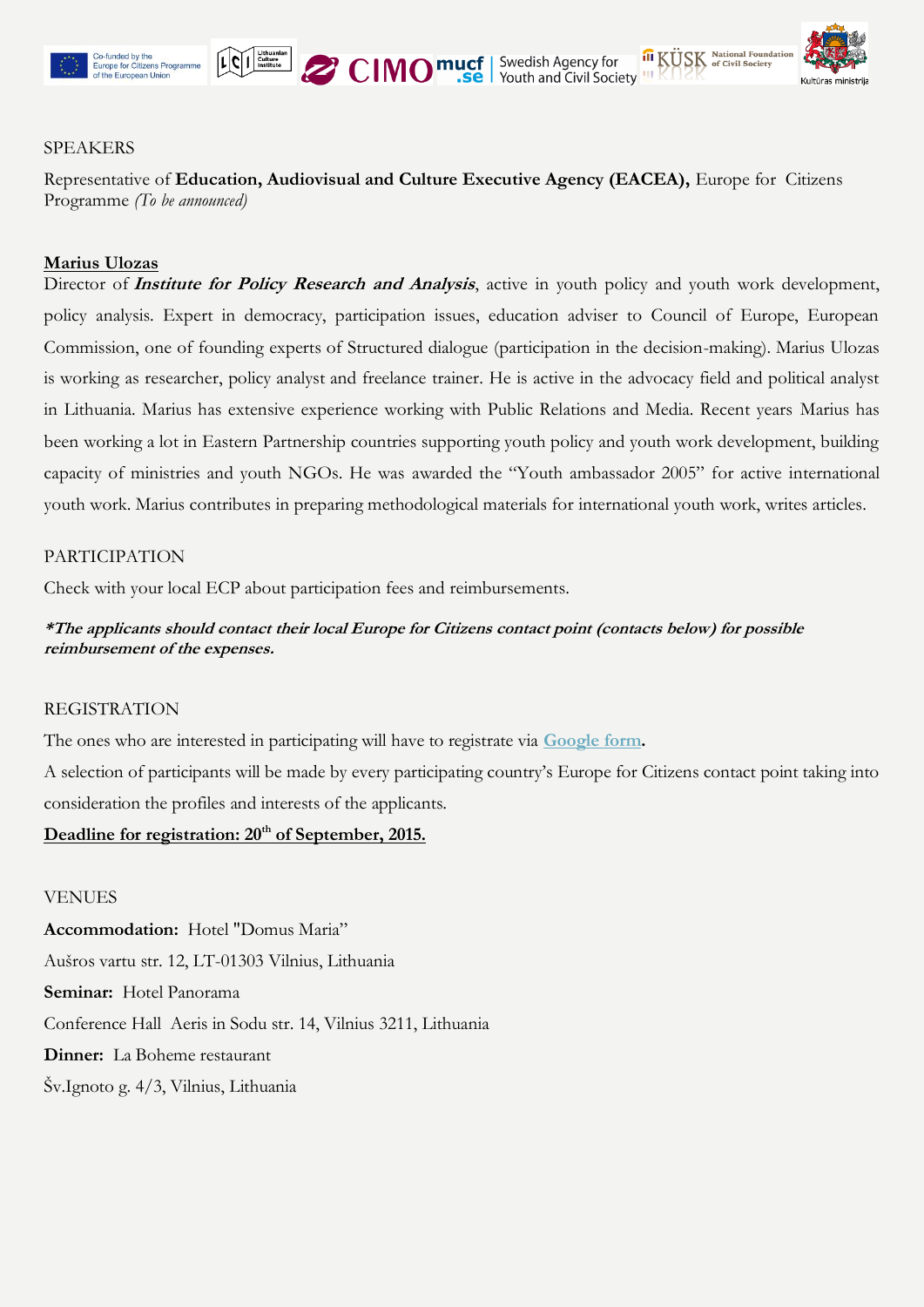



#### PROGRAMME

#### **Wednesday 14 October**

| $17:00 - 18:00$ | Arrival |
|-----------------|---------|
| 19:30           | Dinner  |

#### **Thursday 15 October**

| $9:00 - 9:30$   | Introduction                                                                                                                                                                      |
|-----------------|-----------------------------------------------------------------------------------------------------------------------------------------------------------------------------------|
| $9:30 - 10:30$  | Europe for Citizens Programme, it's priorities and opportunities<br>concerned the challenges of today's Europe<br>Expert from Education, Audiovisual and Culture Executive Agency |
| $10:30 - 13:00$ | <b>Presentation of Organizations</b><br>Marius Ulozas, Institute for Policy research and Analysis                                                                                 |
| $13:00 - 14:30$ | Lunch                                                                                                                                                                             |
| $14:30 - 16:30$ | <b>Practical workshop</b><br>Development of project idea<br>Marius Ulozas Institute for Policy research and Analysis                                                              |
| $16:30 - 17:00$ | Coffee break                                                                                                                                                                      |
| $17:00 - 18:00$ | Evaluation<br>Final stage: where are we? What was reached?<br>Marius Ulozas Institute for Policy research and Analysi                                                             |
| $18:00 - 20:00$ | <b>Tour in Vilnius</b>                                                                                                                                                            |
| 20:00           | Dinner                                                                                                                                                                            |

## **Friday 16 October**

| $9:00 - 9:30$   | Introduction of the day                                                     |
|-----------------|-----------------------------------------------------------------------------|
| $9:30 - 11:00$  | Workshop                                                                    |
|                 | <b>Power-</b> brainstorming about programme elements, visibility, outreach, |
|                 | potential problems, cooperation with partners                               |
|                 | Marius Ulozas Institute for Policy research and Analysis                    |
| $11:00 - 11:30$ | Coffee break                                                                |
| $11:30 - 12:30$ | Workshop                                                                    |
|                 | Personal action plan: What is the next step to work on after being back     |
|                 | from seminar                                                                |
|                 | Marius Ulozas Institute for Policy research and Analysis                    |
| $12:30 - 13:30$ | <b>Evaluation of learning outcomes</b>                                      |
|                 | Marius Ulozas Institute for Policy research and Analysis                    |
| $13:30 - 14:00$ | <b>Closing speech</b>                                                       |
|                 | Marius Ulozas Institute for Policy research and Analysis                    |
| 14:00           | Lunch (snacks to take away)                                                 |
| 15:00           | Departure                                                                   |